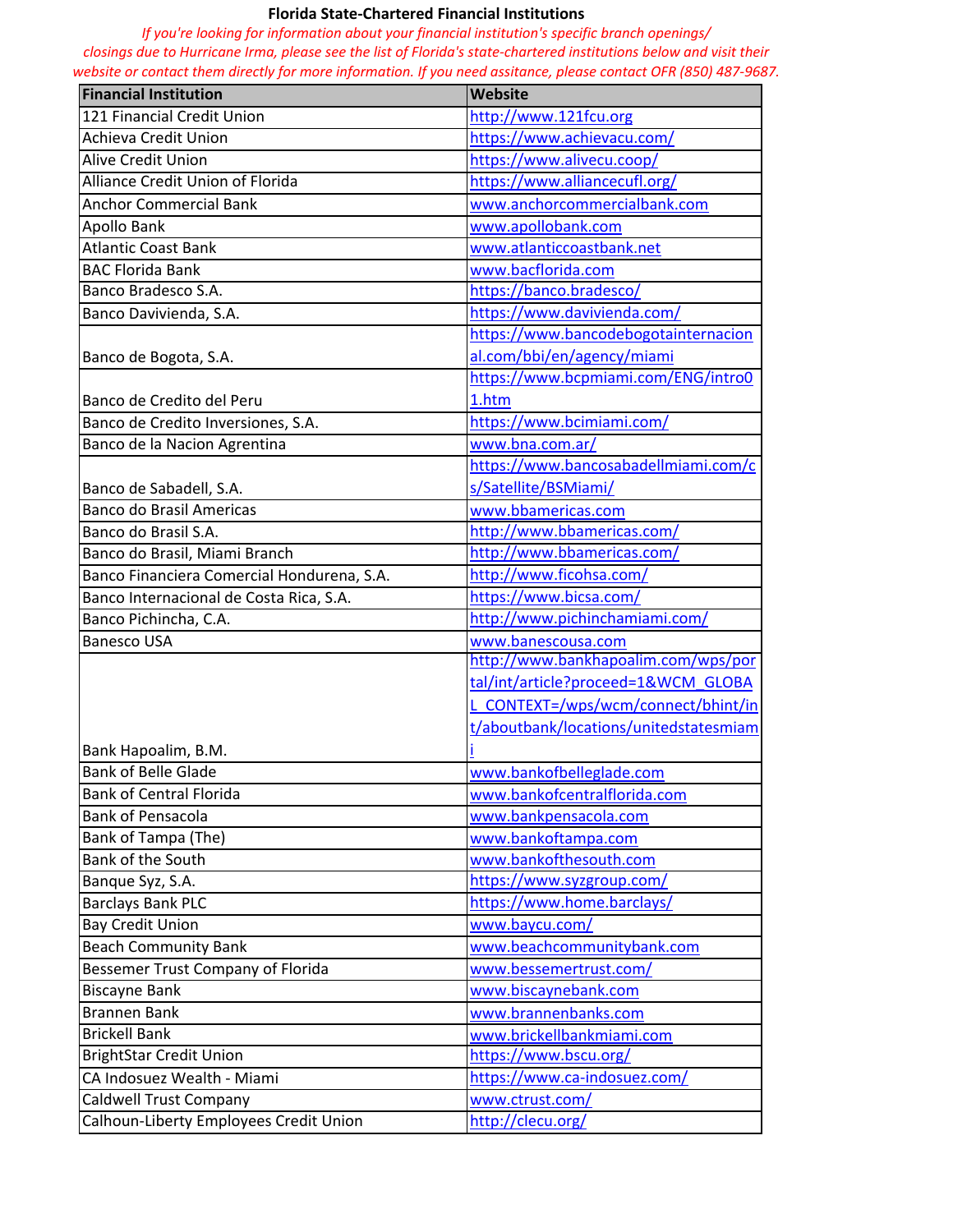| <b>Financial Institution</b>                | Website                           |
|---------------------------------------------|-----------------------------------|
| <b>Campus USA Credit Union</b>              | http://www.campuscu.com           |
| Capital City Bank                           | www.ccbg.com                      |
| Capital City Trust Company                  | www.capitalcitytrust.com/         |
| <b>Central Bank</b>                         | www.centralbankfl.com             |
| <b>Central Credit Union of Florida</b>      | https://www.ccufl.org/            |
| Century Bank of Florida                     | www.centurybk.com                 |
| Charlotte State Bank and Trust              | www.charlottestatebank.com        |
| <b>Chilton Trust Company</b>                | www.chiltontrustcompany.com/      |
| <b>Citizens Bank and Trust</b>              | www.citizens-bank.com             |
| <b>Citizens Bank of Florida</b>             | www.mycbfl.com                    |
| <b>Citizens First Bank</b>                  | www.citizensfb.com                |
| <b>Citizens State Bank</b>                  | www.csbdirect.com                 |
| City-County Employees Credit Union          | www.ccecu.org/                    |
| <b>Coast 2 Coast Financial Credit Union</b> | https://www.c2cfcu.com/           |
| Columbia Bank                               | www.columbiabankflorida.com/      |
| Community Bank and Trust of FL              | www.cbtfl.com                     |
| Community Bank of the South                 | www.cbos.bank                     |
| Community Credit Union of Florida           | https://www.ccuflorida.org/       |
| Community First Credit Union of Florida     | https://www.communityfirstfl.org/ |
| <b>Community South Credit Union</b>         | www.communitysouth.net/           |
| <b>Community State Bank</b>                 | www.bankcsb.com                   |
| <b>Connect Credit Union</b>                 | www.connectcu.org                 |
| <b>Container Mutual Credit Union</b>        | N/A                               |
| <b>Coral Gables Trust Company</b>           | http://cgtrust.com/               |
| <b>Cypress Trust Company</b>                | https://www.cypresstrust.com/     |
| Deutsche Bank                               | www.db.com/usa                    |
| <b>Drummond Community Bank</b>              | www.drummondbank.com              |
| <b>ECCO Credit Union</b>                    | N/A                               |
| <b>ECU Credit Union</b>                     | www.ecucreditunion.com/           |
| Electricians Local 349 Credit Union         | www.local349cu.org/               |
| <b>Encore Bank</b>                          | www.encorebank.com                |
| <b>Englewood Bank and Trust</b>             | www.englewoodbank.com             |
| <b>Envision Credit Union</b>                | https://www.envisioncu.com/       |
| F.R.S.A. Credit Union                       | https://www.frsacu.org/           |
| Fairholme Trust Company, LLC                | http://www.fairholmefunds.com/    |
| <b>Fairwinds Credit Union</b>               | https://www.fairwinds.org/        |
| Farmers & Merchants Bank                    | www.fmbbank.com                   |
| Fiduciary Trust International of the South  | http://www.fiduciarytrust.com/    |
| <b>First Bank</b>                           | www.first1bank.com                |
| First Bank of the Palm Beaches              | www.firstbankpb.bank              |
| First Choice Credit Union                   | http://firstchoicecu.org          |
| <b>First Citrus Bank</b>                    | www.firstcitrus.com               |
| First City Bank of Florida                  | www.firstcitybank.com             |
| First Coast Community Credit Union          | https://www.firstcoastccu.com/    |
| First Colony Bank of Florida                | www.firstcolonybank.net           |
| <b>First Commerce Credit Union</b>          | https://www.firstcommercecu.org/  |
| First Florida Bank                          | www.firstflbank.com               |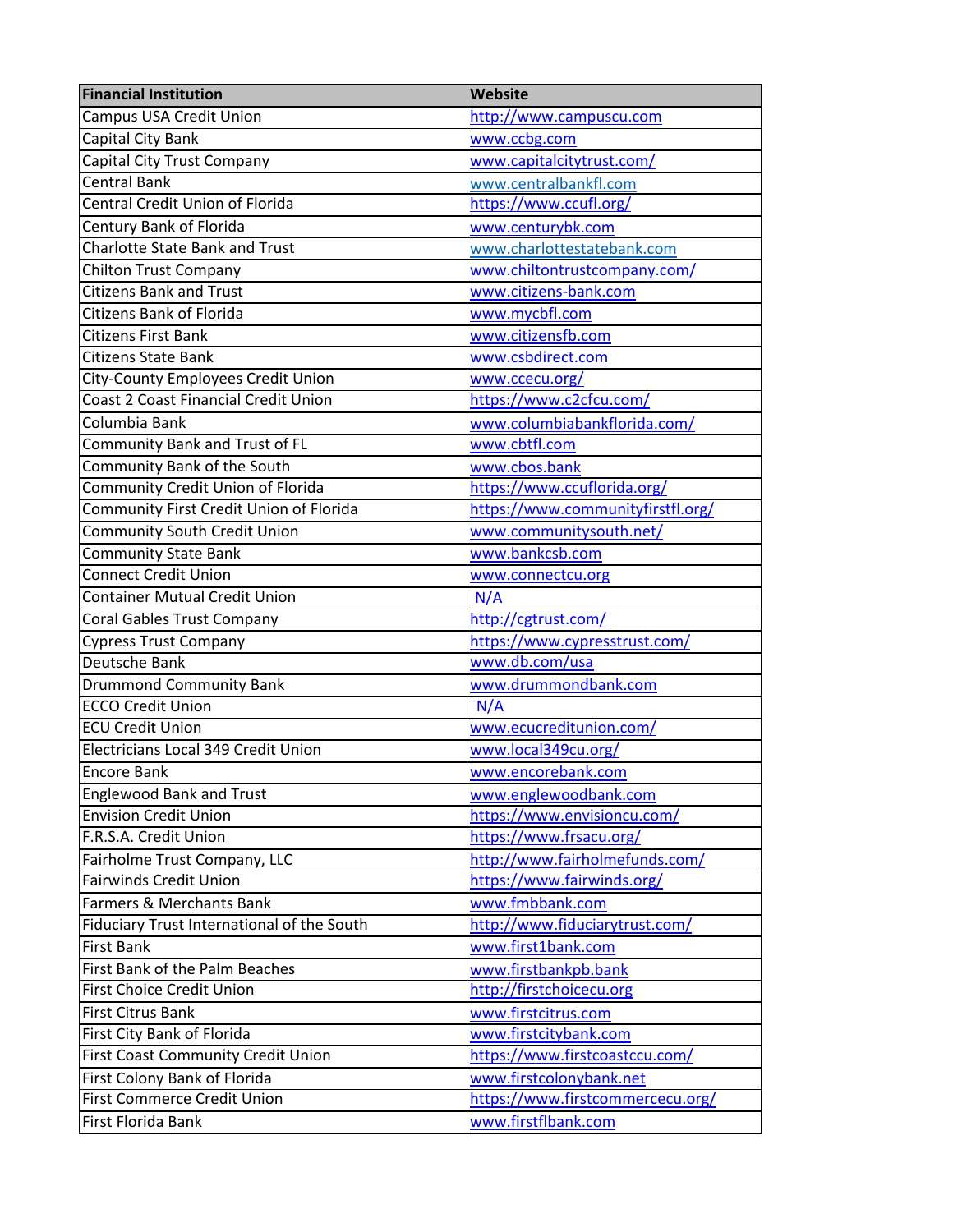| https://www.floridahospitalcreditunion.o |
|------------------------------------------|
|                                          |
|                                          |
|                                          |
|                                          |
|                                          |
|                                          |
|                                          |
|                                          |
|                                          |
|                                          |
|                                          |
|                                          |
|                                          |
|                                          |
|                                          |
|                                          |
|                                          |
|                                          |
|                                          |
|                                          |
|                                          |
|                                          |
|                                          |
|                                          |
|                                          |
|                                          |
|                                          |
|                                          |
|                                          |
|                                          |
|                                          |
|                                          |
|                                          |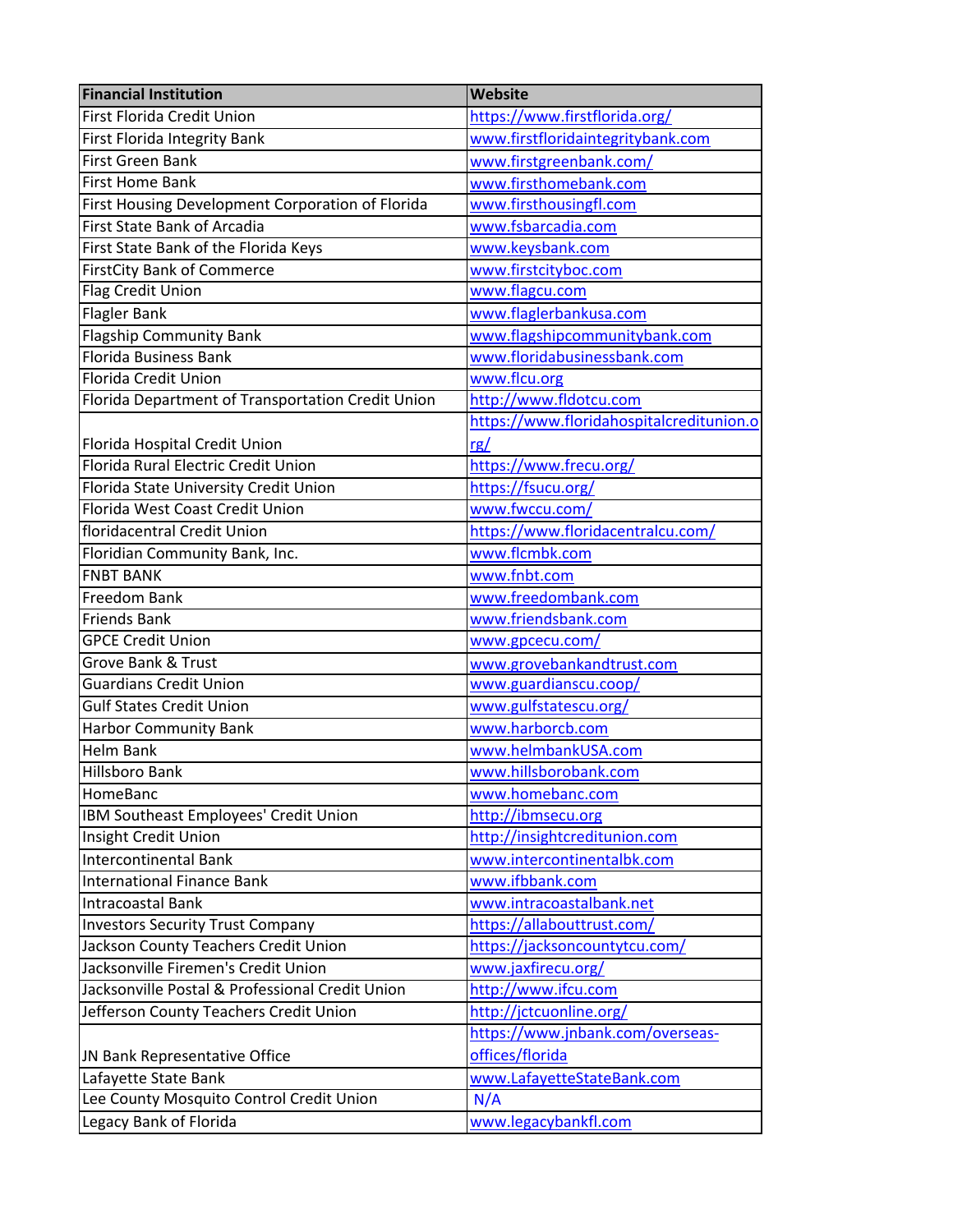| http://legacytrustcompany.com/<br><b>Madison County Community Bank</b><br>www.mccbflorida.com<br><b>Madison Education Association Credit Union</b><br>http://madisoncuonline.org/<br><b>Magnify Credit Union</b><br>https://www.magnifycu.org/<br>Mainstreet Community Bank of Florida<br>www.mainstreetcbf.com<br>Marine Bank & Trust Company<br>www.marinebankandtrust.com<br>Marquis Bank<br>www.marquisbank.com<br>Members First Credit Union of Florida<br>https://www.membersfirstfl.org/<br>https://www.ml.com/<br>Merrill Lynch Bank & Trusty Company (Cayman) Ltd.<br>Miami Postal Service Credit Union<br>https://www.mpscu.org/<br>MIDFLORIDA Credit Union<br>https://www.midflorida.com/<br>www.northstar-bank.com<br>NorthStar Bank<br><b>Ocala Community Credit Union</b><br>https://www.ocalacommunitycu.com/<br>Ocean Bank<br>www.oceanbank.com<br>One South Bank<br>www.onesouthbank.com<br>Optimumbank<br>www.optimumbank.com<br>Palm Beach Community Bank<br>www.pbcblink.com<br>Paradise Bank<br>www.paradisebank.com<br>Peoples Bank of Graceville<br>www.peoplesgraceville.com<br>Peoples State Bank<br>www.pbs.biz<br>Pilot Bank<br>www.pilotbank.com<br><b>Pinnacle Bank</b><br>www.pinnaclebank-fl.com<br><b>Plus International Bank</b><br>www.plusintbank.com<br>Pompano Beach City Employees Credit Union<br>www.pbecu.com<br><b>Power Financial Credit Union</b><br>http://www.powerfi.org<br>PowerNet Credit Union<br>https://www.powernetcu.org/<br>www.pcbbank.net<br><b>Premier Community Bank</b><br>www.1stmanatee.com<br>Prime Meridian Bank<br>www.primemeridianbank.com<br>https://prioritycu.org/<br>PriorityONE Credit Union of Florida<br>http://www.priorityonefl.org<br><b>Professional Bank</b><br>www.professionalbankfl.com<br>Sabal Palm Bank<br>www.sabalpalmbank.com<br>https://www.sabaltrust.com/<br>Sabal Trust Company<br>Salem Trust Company<br>www.salemtrust.com/<br>Sanibel Captiva Community Bank<br>www.sancapbank.com<br>Sanibel/Captiva Trust Company<br>www.sancaptrustco.com/<br>Sarasota Municipal Employees Credit Union<br>https://smecu.org/<br>Shaw-Ross Employees Credit Union<br>N/A<br><b>Space Coast Credit Union</b><br>https://www.sccu.com/<br>https://www.sc.com/us/who-we-are/<br><b>Standard Chartered Bank</b> | <b>Financial Institution</b>    | Website               |
|-----------------------------------------------------------------------------------------------------------------------------------------------------------------------------------------------------------------------------------------------------------------------------------------------------------------------------------------------------------------------------------------------------------------------------------------------------------------------------------------------------------------------------------------------------------------------------------------------------------------------------------------------------------------------------------------------------------------------------------------------------------------------------------------------------------------------------------------------------------------------------------------------------------------------------------------------------------------------------------------------------------------------------------------------------------------------------------------------------------------------------------------------------------------------------------------------------------------------------------------------------------------------------------------------------------------------------------------------------------------------------------------------------------------------------------------------------------------------------------------------------------------------------------------------------------------------------------------------------------------------------------------------------------------------------------------------------------------------------------------------------------------------------------------------------------------------------------------------------------------------------------------------------------------------------------------------------------------------------------------------------------------------------------------------------------------------------------------------------------------------------------------------------------------------------------------------------------------------------------------------------------------------------------------------|---------------------------------|-----------------------|
|                                                                                                                                                                                                                                                                                                                                                                                                                                                                                                                                                                                                                                                                                                                                                                                                                                                                                                                                                                                                                                                                                                                                                                                                                                                                                                                                                                                                                                                                                                                                                                                                                                                                                                                                                                                                                                                                                                                                                                                                                                                                                                                                                                                                                                                                                               | <b>Legacy Trust Company</b>     |                       |
|                                                                                                                                                                                                                                                                                                                                                                                                                                                                                                                                                                                                                                                                                                                                                                                                                                                                                                                                                                                                                                                                                                                                                                                                                                                                                                                                                                                                                                                                                                                                                                                                                                                                                                                                                                                                                                                                                                                                                                                                                                                                                                                                                                                                                                                                                               |                                 |                       |
|                                                                                                                                                                                                                                                                                                                                                                                                                                                                                                                                                                                                                                                                                                                                                                                                                                                                                                                                                                                                                                                                                                                                                                                                                                                                                                                                                                                                                                                                                                                                                                                                                                                                                                                                                                                                                                                                                                                                                                                                                                                                                                                                                                                                                                                                                               |                                 |                       |
|                                                                                                                                                                                                                                                                                                                                                                                                                                                                                                                                                                                                                                                                                                                                                                                                                                                                                                                                                                                                                                                                                                                                                                                                                                                                                                                                                                                                                                                                                                                                                                                                                                                                                                                                                                                                                                                                                                                                                                                                                                                                                                                                                                                                                                                                                               |                                 |                       |
|                                                                                                                                                                                                                                                                                                                                                                                                                                                                                                                                                                                                                                                                                                                                                                                                                                                                                                                                                                                                                                                                                                                                                                                                                                                                                                                                                                                                                                                                                                                                                                                                                                                                                                                                                                                                                                                                                                                                                                                                                                                                                                                                                                                                                                                                                               |                                 |                       |
|                                                                                                                                                                                                                                                                                                                                                                                                                                                                                                                                                                                                                                                                                                                                                                                                                                                                                                                                                                                                                                                                                                                                                                                                                                                                                                                                                                                                                                                                                                                                                                                                                                                                                                                                                                                                                                                                                                                                                                                                                                                                                                                                                                                                                                                                                               |                                 |                       |
|                                                                                                                                                                                                                                                                                                                                                                                                                                                                                                                                                                                                                                                                                                                                                                                                                                                                                                                                                                                                                                                                                                                                                                                                                                                                                                                                                                                                                                                                                                                                                                                                                                                                                                                                                                                                                                                                                                                                                                                                                                                                                                                                                                                                                                                                                               |                                 |                       |
|                                                                                                                                                                                                                                                                                                                                                                                                                                                                                                                                                                                                                                                                                                                                                                                                                                                                                                                                                                                                                                                                                                                                                                                                                                                                                                                                                                                                                                                                                                                                                                                                                                                                                                                                                                                                                                                                                                                                                                                                                                                                                                                                                                                                                                                                                               |                                 |                       |
|                                                                                                                                                                                                                                                                                                                                                                                                                                                                                                                                                                                                                                                                                                                                                                                                                                                                                                                                                                                                                                                                                                                                                                                                                                                                                                                                                                                                                                                                                                                                                                                                                                                                                                                                                                                                                                                                                                                                                                                                                                                                                                                                                                                                                                                                                               |                                 |                       |
|                                                                                                                                                                                                                                                                                                                                                                                                                                                                                                                                                                                                                                                                                                                                                                                                                                                                                                                                                                                                                                                                                                                                                                                                                                                                                                                                                                                                                                                                                                                                                                                                                                                                                                                                                                                                                                                                                                                                                                                                                                                                                                                                                                                                                                                                                               |                                 |                       |
|                                                                                                                                                                                                                                                                                                                                                                                                                                                                                                                                                                                                                                                                                                                                                                                                                                                                                                                                                                                                                                                                                                                                                                                                                                                                                                                                                                                                                                                                                                                                                                                                                                                                                                                                                                                                                                                                                                                                                                                                                                                                                                                                                                                                                                                                                               |                                 |                       |
|                                                                                                                                                                                                                                                                                                                                                                                                                                                                                                                                                                                                                                                                                                                                                                                                                                                                                                                                                                                                                                                                                                                                                                                                                                                                                                                                                                                                                                                                                                                                                                                                                                                                                                                                                                                                                                                                                                                                                                                                                                                                                                                                                                                                                                                                                               |                                 |                       |
|                                                                                                                                                                                                                                                                                                                                                                                                                                                                                                                                                                                                                                                                                                                                                                                                                                                                                                                                                                                                                                                                                                                                                                                                                                                                                                                                                                                                                                                                                                                                                                                                                                                                                                                                                                                                                                                                                                                                                                                                                                                                                                                                                                                                                                                                                               |                                 |                       |
|                                                                                                                                                                                                                                                                                                                                                                                                                                                                                                                                                                                                                                                                                                                                                                                                                                                                                                                                                                                                                                                                                                                                                                                                                                                                                                                                                                                                                                                                                                                                                                                                                                                                                                                                                                                                                                                                                                                                                                                                                                                                                                                                                                                                                                                                                               |                                 |                       |
|                                                                                                                                                                                                                                                                                                                                                                                                                                                                                                                                                                                                                                                                                                                                                                                                                                                                                                                                                                                                                                                                                                                                                                                                                                                                                                                                                                                                                                                                                                                                                                                                                                                                                                                                                                                                                                                                                                                                                                                                                                                                                                                                                                                                                                                                                               |                                 |                       |
|                                                                                                                                                                                                                                                                                                                                                                                                                                                                                                                                                                                                                                                                                                                                                                                                                                                                                                                                                                                                                                                                                                                                                                                                                                                                                                                                                                                                                                                                                                                                                                                                                                                                                                                                                                                                                                                                                                                                                                                                                                                                                                                                                                                                                                                                                               |                                 |                       |
|                                                                                                                                                                                                                                                                                                                                                                                                                                                                                                                                                                                                                                                                                                                                                                                                                                                                                                                                                                                                                                                                                                                                                                                                                                                                                                                                                                                                                                                                                                                                                                                                                                                                                                                                                                                                                                                                                                                                                                                                                                                                                                                                                                                                                                                                                               |                                 |                       |
|                                                                                                                                                                                                                                                                                                                                                                                                                                                                                                                                                                                                                                                                                                                                                                                                                                                                                                                                                                                                                                                                                                                                                                                                                                                                                                                                                                                                                                                                                                                                                                                                                                                                                                                                                                                                                                                                                                                                                                                                                                                                                                                                                                                                                                                                                               |                                 |                       |
|                                                                                                                                                                                                                                                                                                                                                                                                                                                                                                                                                                                                                                                                                                                                                                                                                                                                                                                                                                                                                                                                                                                                                                                                                                                                                                                                                                                                                                                                                                                                                                                                                                                                                                                                                                                                                                                                                                                                                                                                                                                                                                                                                                                                                                                                                               |                                 |                       |
|                                                                                                                                                                                                                                                                                                                                                                                                                                                                                                                                                                                                                                                                                                                                                                                                                                                                                                                                                                                                                                                                                                                                                                                                                                                                                                                                                                                                                                                                                                                                                                                                                                                                                                                                                                                                                                                                                                                                                                                                                                                                                                                                                                                                                                                                                               |                                 |                       |
|                                                                                                                                                                                                                                                                                                                                                                                                                                                                                                                                                                                                                                                                                                                                                                                                                                                                                                                                                                                                                                                                                                                                                                                                                                                                                                                                                                                                                                                                                                                                                                                                                                                                                                                                                                                                                                                                                                                                                                                                                                                                                                                                                                                                                                                                                               |                                 |                       |
|                                                                                                                                                                                                                                                                                                                                                                                                                                                                                                                                                                                                                                                                                                                                                                                                                                                                                                                                                                                                                                                                                                                                                                                                                                                                                                                                                                                                                                                                                                                                                                                                                                                                                                                                                                                                                                                                                                                                                                                                                                                                                                                                                                                                                                                                                               |                                 |                       |
|                                                                                                                                                                                                                                                                                                                                                                                                                                                                                                                                                                                                                                                                                                                                                                                                                                                                                                                                                                                                                                                                                                                                                                                                                                                                                                                                                                                                                                                                                                                                                                                                                                                                                                                                                                                                                                                                                                                                                                                                                                                                                                                                                                                                                                                                                               |                                 |                       |
|                                                                                                                                                                                                                                                                                                                                                                                                                                                                                                                                                                                                                                                                                                                                                                                                                                                                                                                                                                                                                                                                                                                                                                                                                                                                                                                                                                                                                                                                                                                                                                                                                                                                                                                                                                                                                                                                                                                                                                                                                                                                                                                                                                                                                                                                                               |                                 |                       |
|                                                                                                                                                                                                                                                                                                                                                                                                                                                                                                                                                                                                                                                                                                                                                                                                                                                                                                                                                                                                                                                                                                                                                                                                                                                                                                                                                                                                                                                                                                                                                                                                                                                                                                                                                                                                                                                                                                                                                                                                                                                                                                                                                                                                                                                                                               |                                 |                       |
|                                                                                                                                                                                                                                                                                                                                                                                                                                                                                                                                                                                                                                                                                                                                                                                                                                                                                                                                                                                                                                                                                                                                                                                                                                                                                                                                                                                                                                                                                                                                                                                                                                                                                                                                                                                                                                                                                                                                                                                                                                                                                                                                                                                                                                                                                               |                                 |                       |
|                                                                                                                                                                                                                                                                                                                                                                                                                                                                                                                                                                                                                                                                                                                                                                                                                                                                                                                                                                                                                                                                                                                                                                                                                                                                                                                                                                                                                                                                                                                                                                                                                                                                                                                                                                                                                                                                                                                                                                                                                                                                                                                                                                                                                                                                                               | <b>Preferred Community Bank</b> |                       |
|                                                                                                                                                                                                                                                                                                                                                                                                                                                                                                                                                                                                                                                                                                                                                                                                                                                                                                                                                                                                                                                                                                                                                                                                                                                                                                                                                                                                                                                                                                                                                                                                                                                                                                                                                                                                                                                                                                                                                                                                                                                                                                                                                                                                                                                                                               |                                 |                       |
|                                                                                                                                                                                                                                                                                                                                                                                                                                                                                                                                                                                                                                                                                                                                                                                                                                                                                                                                                                                                                                                                                                                                                                                                                                                                                                                                                                                                                                                                                                                                                                                                                                                                                                                                                                                                                                                                                                                                                                                                                                                                                                                                                                                                                                                                                               |                                 |                       |
|                                                                                                                                                                                                                                                                                                                                                                                                                                                                                                                                                                                                                                                                                                                                                                                                                                                                                                                                                                                                                                                                                                                                                                                                                                                                                                                                                                                                                                                                                                                                                                                                                                                                                                                                                                                                                                                                                                                                                                                                                                                                                                                                                                                                                                                                                               | <b>Priority Credit Union</b>    |                       |
|                                                                                                                                                                                                                                                                                                                                                                                                                                                                                                                                                                                                                                                                                                                                                                                                                                                                                                                                                                                                                                                                                                                                                                                                                                                                                                                                                                                                                                                                                                                                                                                                                                                                                                                                                                                                                                                                                                                                                                                                                                                                                                                                                                                                                                                                                               |                                 |                       |
|                                                                                                                                                                                                                                                                                                                                                                                                                                                                                                                                                                                                                                                                                                                                                                                                                                                                                                                                                                                                                                                                                                                                                                                                                                                                                                                                                                                                                                                                                                                                                                                                                                                                                                                                                                                                                                                                                                                                                                                                                                                                                                                                                                                                                                                                                               |                                 |                       |
|                                                                                                                                                                                                                                                                                                                                                                                                                                                                                                                                                                                                                                                                                                                                                                                                                                                                                                                                                                                                                                                                                                                                                                                                                                                                                                                                                                                                                                                                                                                                                                                                                                                                                                                                                                                                                                                                                                                                                                                                                                                                                                                                                                                                                                                                                               |                                 |                       |
|                                                                                                                                                                                                                                                                                                                                                                                                                                                                                                                                                                                                                                                                                                                                                                                                                                                                                                                                                                                                                                                                                                                                                                                                                                                                                                                                                                                                                                                                                                                                                                                                                                                                                                                                                                                                                                                                                                                                                                                                                                                                                                                                                                                                                                                                                               |                                 |                       |
|                                                                                                                                                                                                                                                                                                                                                                                                                                                                                                                                                                                                                                                                                                                                                                                                                                                                                                                                                                                                                                                                                                                                                                                                                                                                                                                                                                                                                                                                                                                                                                                                                                                                                                                                                                                                                                                                                                                                                                                                                                                                                                                                                                                                                                                                                               |                                 |                       |
|                                                                                                                                                                                                                                                                                                                                                                                                                                                                                                                                                                                                                                                                                                                                                                                                                                                                                                                                                                                                                                                                                                                                                                                                                                                                                                                                                                                                                                                                                                                                                                                                                                                                                                                                                                                                                                                                                                                                                                                                                                                                                                                                                                                                                                                                                               |                                 |                       |
|                                                                                                                                                                                                                                                                                                                                                                                                                                                                                                                                                                                                                                                                                                                                                                                                                                                                                                                                                                                                                                                                                                                                                                                                                                                                                                                                                                                                                                                                                                                                                                                                                                                                                                                                                                                                                                                                                                                                                                                                                                                                                                                                                                                                                                                                                               |                                 |                       |
|                                                                                                                                                                                                                                                                                                                                                                                                                                                                                                                                                                                                                                                                                                                                                                                                                                                                                                                                                                                                                                                                                                                                                                                                                                                                                                                                                                                                                                                                                                                                                                                                                                                                                                                                                                                                                                                                                                                                                                                                                                                                                                                                                                                                                                                                                               |                                 |                       |
|                                                                                                                                                                                                                                                                                                                                                                                                                                                                                                                                                                                                                                                                                                                                                                                                                                                                                                                                                                                                                                                                                                                                                                                                                                                                                                                                                                                                                                                                                                                                                                                                                                                                                                                                                                                                                                                                                                                                                                                                                                                                                                                                                                                                                                                                                               |                                 |                       |
|                                                                                                                                                                                                                                                                                                                                                                                                                                                                                                                                                                                                                                                                                                                                                                                                                                                                                                                                                                                                                                                                                                                                                                                                                                                                                                                                                                                                                                                                                                                                                                                                                                                                                                                                                                                                                                                                                                                                                                                                                                                                                                                                                                                                                                                                                               |                                 |                       |
|                                                                                                                                                                                                                                                                                                                                                                                                                                                                                                                                                                                                                                                                                                                                                                                                                                                                                                                                                                                                                                                                                                                                                                                                                                                                                                                                                                                                                                                                                                                                                                                                                                                                                                                                                                                                                                                                                                                                                                                                                                                                                                                                                                                                                                                                                               |                                 |                       |
|                                                                                                                                                                                                                                                                                                                                                                                                                                                                                                                                                                                                                                                                                                                                                                                                                                                                                                                                                                                                                                                                                                                                                                                                                                                                                                                                                                                                                                                                                                                                                                                                                                                                                                                                                                                                                                                                                                                                                                                                                                                                                                                                                                                                                                                                                               | Stonegate Bank                  | www.stonegatebank.com |
| Sun Credit Union<br>http://www.suncu.org                                                                                                                                                                                                                                                                                                                                                                                                                                                                                                                                                                                                                                                                                                                                                                                                                                                                                                                                                                                                                                                                                                                                                                                                                                                                                                                                                                                                                                                                                                                                                                                                                                                                                                                                                                                                                                                                                                                                                                                                                                                                                                                                                                                                                                                      |                                 |                       |
| <b>Suncoast Credit Union</b><br>http://www.suncoastcreditunion.com                                                                                                                                                                                                                                                                                                                                                                                                                                                                                                                                                                                                                                                                                                                                                                                                                                                                                                                                                                                                                                                                                                                                                                                                                                                                                                                                                                                                                                                                                                                                                                                                                                                                                                                                                                                                                                                                                                                                                                                                                                                                                                                                                                                                                            |                                 |                       |
| <b>Sunland Credit Union</b><br>N/A                                                                                                                                                                                                                                                                                                                                                                                                                                                                                                                                                                                                                                                                                                                                                                                                                                                                                                                                                                                                                                                                                                                                                                                                                                                                                                                                                                                                                                                                                                                                                                                                                                                                                                                                                                                                                                                                                                                                                                                                                                                                                                                                                                                                                                                            |                                 |                       |
| Sunrise Bank<br>www.sunrisebank.com                                                                                                                                                                                                                                                                                                                                                                                                                                                                                                                                                                                                                                                                                                                                                                                                                                                                                                                                                                                                                                                                                                                                                                                                                                                                                                                                                                                                                                                                                                                                                                                                                                                                                                                                                                                                                                                                                                                                                                                                                                                                                                                                                                                                                                                           |                                 |                       |
| <b>Sunshine Community Bank</b><br>www.banksunshine.com                                                                                                                                                                                                                                                                                                                                                                                                                                                                                                                                                                                                                                                                                                                                                                                                                                                                                                                                                                                                                                                                                                                                                                                                                                                                                                                                                                                                                                                                                                                                                                                                                                                                                                                                                                                                                                                                                                                                                                                                                                                                                                                                                                                                                                        |                                 |                       |